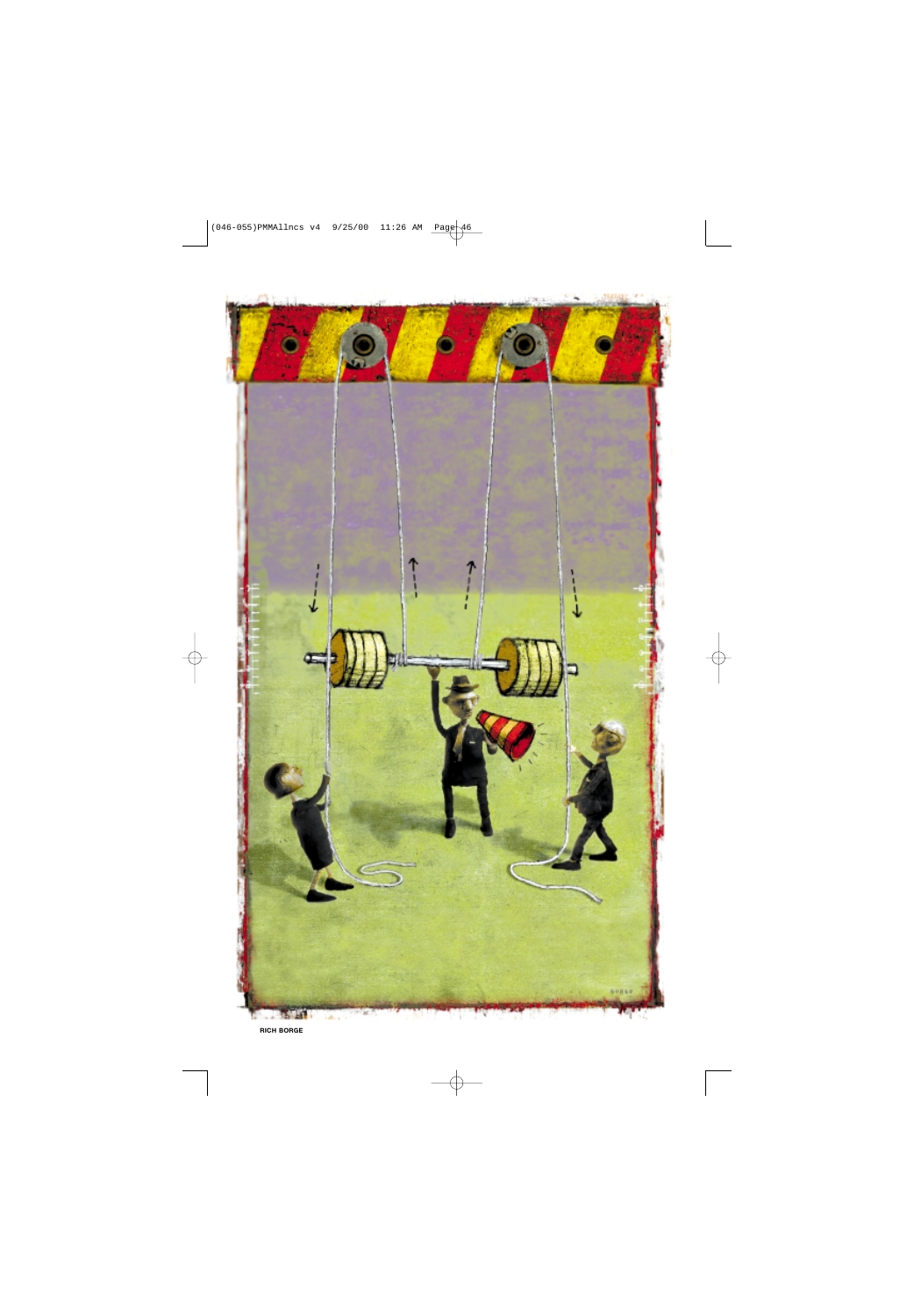# When to think **alliance**

# David Ernst and Tammy Halevy

In some circumstances, the market seems to reward alliances more richly than mergers and acquisitions. Maybe it knows something that many managers don't.

**arely does a day pass** when the front pages of the world's financial **Publications don't trumpet the latest corporate alliance. Over the publications don't trumpet the latest corporate alliance. Over the** past decade, corporations have transformed themselves from 100 percent owners of their own assets into fuzzy-walled organizations linked with dozens of partners in strategic alliances such as joint ventures, cross-selling agreements, and patent-licensing deals. Alliances are particularly crucial to e-businesses that are in a hurry to access or leverage content, customers, or technology, as well as to all businesses that need to mitigate risk while pursuing growth options.

Our earlier research indicated that alliances have a long-term success rate of about 50 percent, measured in strategic and financial terms.<sup>1</sup> Since the long-term success factors for alliances are well known, smart managers can improve the odds. Nonetheless, the stakes have risen for companies entering into alliances. Besides focusing more and more on short-term performance, investors and analysts are closely watching alliance announcements. Managers should therefore be asking new questions: Do alliance announcements

1 Joel Bleeke and David Ernst, *Collaborating to Compete*, New York: John Wiley & Sons, 1993. The authors thank Madeline James for her contributions to the research underlying this article.

**David Ernst** is a principal and **Tammy Halevy** is a consultant in McKinsey's Washington, DC, office. Copyright © 2000 McKinsey & Company. All rights reserved.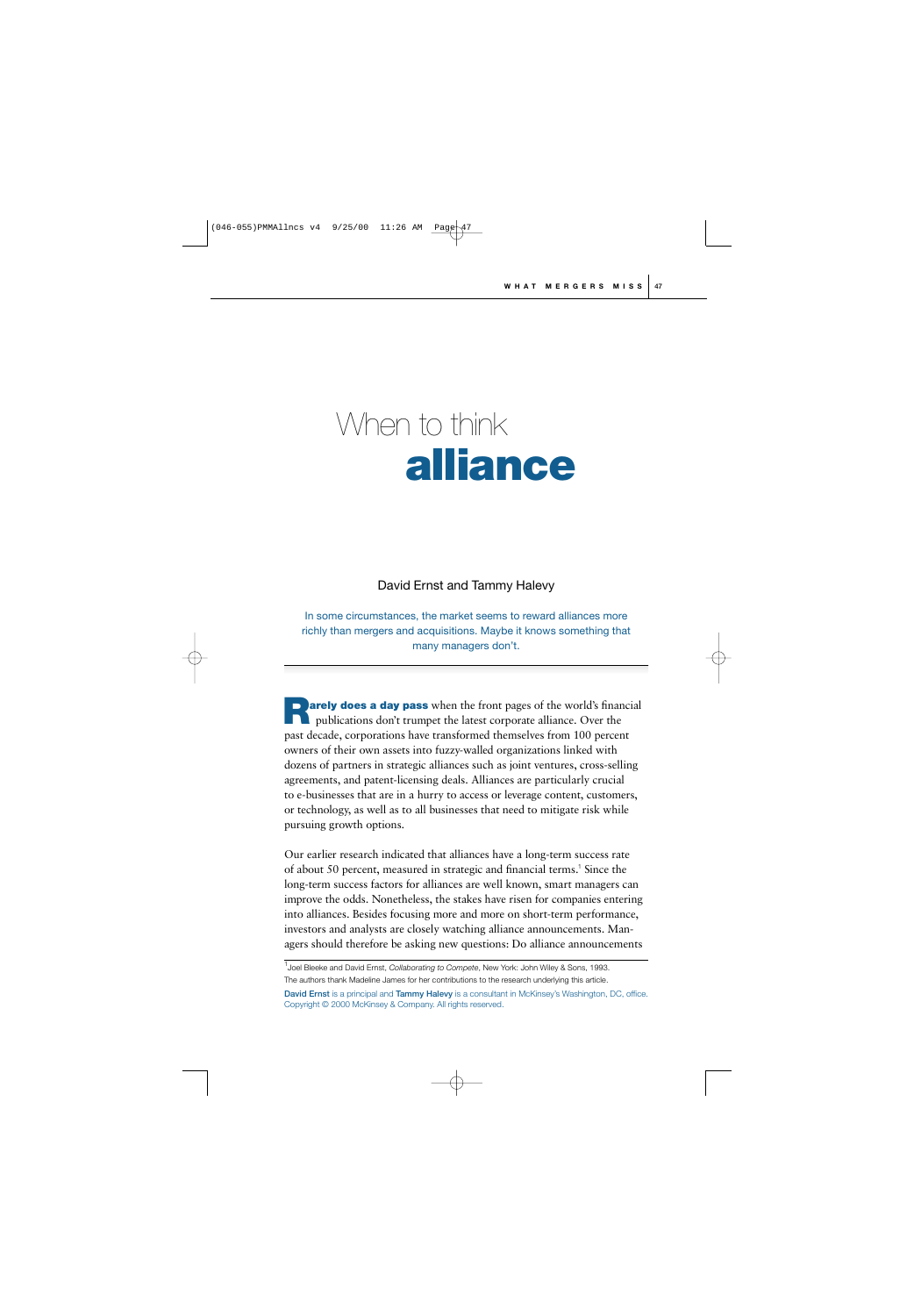affect share prices? Are these effects correlated with ultimate success? Most important, how can you tell when to use alliances instead of acquisitions and when to use certain deal structures and not others?

To answer these questions, we examined the effect of alliance announcements on the share prices of more than 2,100 companies. This research sample spanned most major countries, all industries, and a variety of alliance structures, including equity joint ventures, contractual alliances, and minority equity stakes accompanied by one or more contractual alliances. Our analysis separated out the abnormal return in the days surrounding each alliance announcement—that is, the change in share price that was not explained by overall market trends (*see* sidebar "How to spot a winner").

The results of our analysis, combined with insights gleaned from our wide experience, indicate that it is unwise for managers to proceed with an alliance without thinking through its implications for share prices. First of all, large alliances do move market capitalization. That alone should get managers'

Managers shouldn't proceed with an alliance without thinking through its implications for **share prices**

attention. Additionally, we found that alliances are better received than mergers and acquisitions in fast-moving, highly uncertain industries such as electronics, mass media, and software. They are also the preferred choice for companies trying

to build new businesses, enter new geographies, or access new distribution channels. Contractual alliances, simple and flexible, are better received by the market than more complicated equity joint ventures. And, finally, when it comes to alliances, it turns out that polygamy pays: multipartner alliances and consortia tend to be quite well received.

#### **Think carefully about your announcement**

For large alliances at least, the evidence is unequivocal: they do create shareholder value. Just over half (52 percent) of large alliances caused the share price of the parent to rise or fall by more than one standard deviation of its normal movement, and of these, 70 percent of the price reactions were increases—a "win rate" that is substantially higher than the percentage for acquirers in M&A transactions. (To overcome the usual limitations of data about the size of alliances, we defined large ones as those that created a topten player, involved assets of more than \$500 million, or included the sale of an equity stake.)

Among alliances as a whole, share prices moved by a comparable extent for only 29 percent of the participants at the time of the alliance announcement,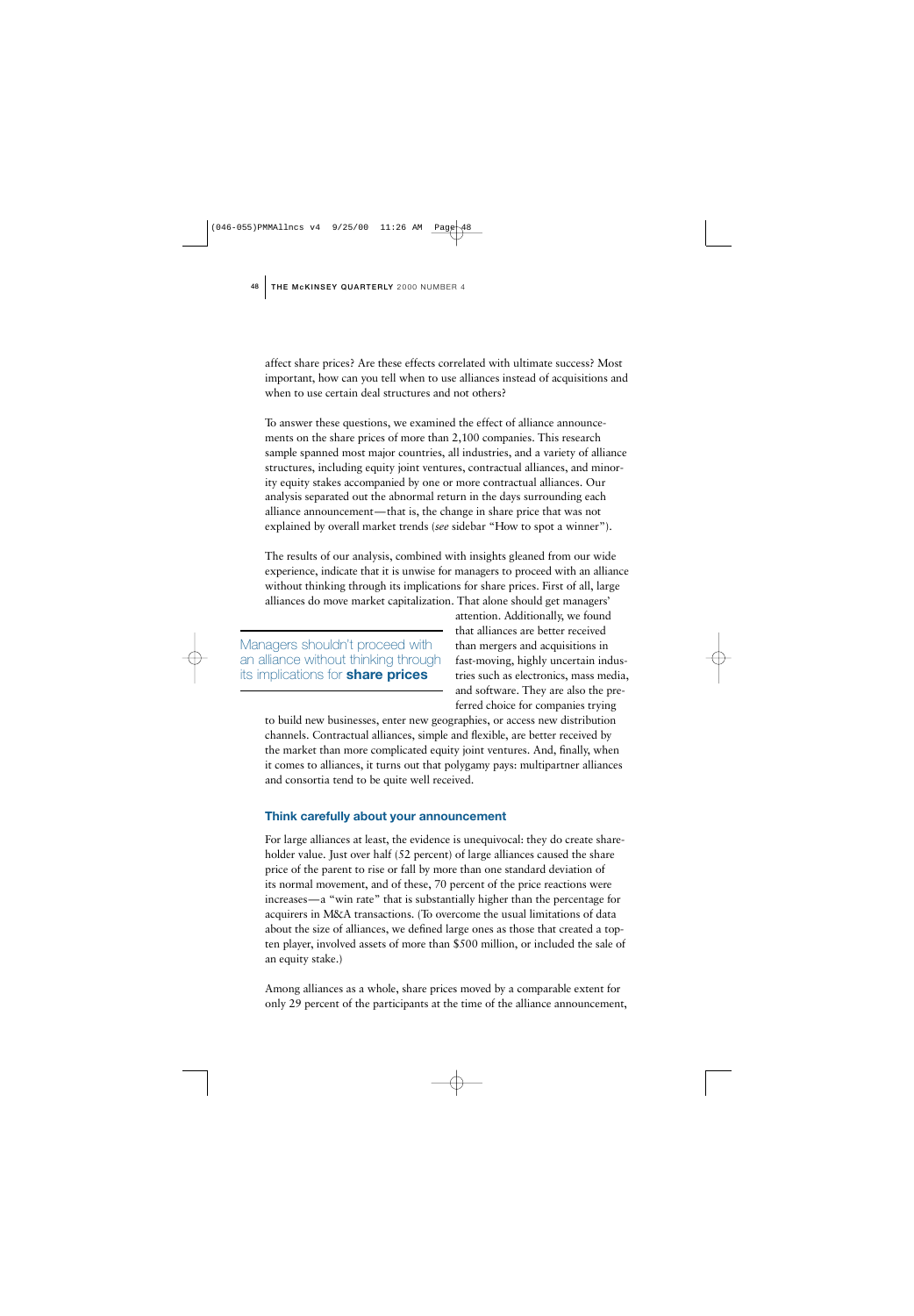and just half of those were price increases. Since alliances provide a highly tailored way to access capabilities such as specific products or technologies, many deals are small relative to the parents' overall business and may not provoke much movement in share prices.

Why do big alliances have such impressive success rates? For one thing, big deals attract more scrutiny from the market. They also tend to make companies more likely to invest significant management resources in thinking through the strategy, choosing the partner, developing an appropriate deal structure, and communicating the purpose of the deal to the market.

# **How to spot a winner**

As the basis for our analysis, we identified all alliances that were first mentioned in the *Wall Street Journal*, the *Financial Times*, and the Japan Economic Newswire from 1996 to 1998. The resulting list comprised 2,050 deals involving 4,583 partners and covering a broad range of industries, geographies, and kinds of alliances. Next, we set aside all deals in which significant information about anything other than the alliance in question (such as acquisitions or earnings) had become public during the period starting five trading days before the announcement and ending five trading days after it. This reduced the list to 2,102 companies that had announced alliances.

Then we used the capital asset-pricing model to determine the change in share price expected for each alliance partner in the absence of any announcement effect, in view of whatever was happening in a major local market index at the time. We observed the price movements of each stock during the 11 days starting 5 trading days before the alliance announcement and ending 5 trading days afterward and subtracted the expected stock price movement (the betaadjusted market return) from the actual stock

price movement. The difference is the abnormal return of each stock—the unexpected component, which contains any market reaction to the alliance itself plus an error term due to random fluctuations. Thus, "abnormal market reaction" is the difference between the actual market reaction to the announcement and the expected market reaction.

We identified a total of 615 winners and losers: companies whose share prices had gone up or down, respectively, by at least one standard deviation during the 11-day period. This standard deviation was based on each particular stock's random movement over the 90 trading days preceding the 11-day study period. Of the 615 winners and losers, 53 percent moved up by more than one standard deviation and were deemed winners, while the remaining 47 percent moved down by this amount and were deemed losers. The median abnormal value creation for a winner was \$560 million on a median market cap of \$8 billion; the median loser lost \$550 million in market cap. Market successes and failures were distributed across a wide range of alliance types, including nonequity alliances, joint ventures, and equity stakes.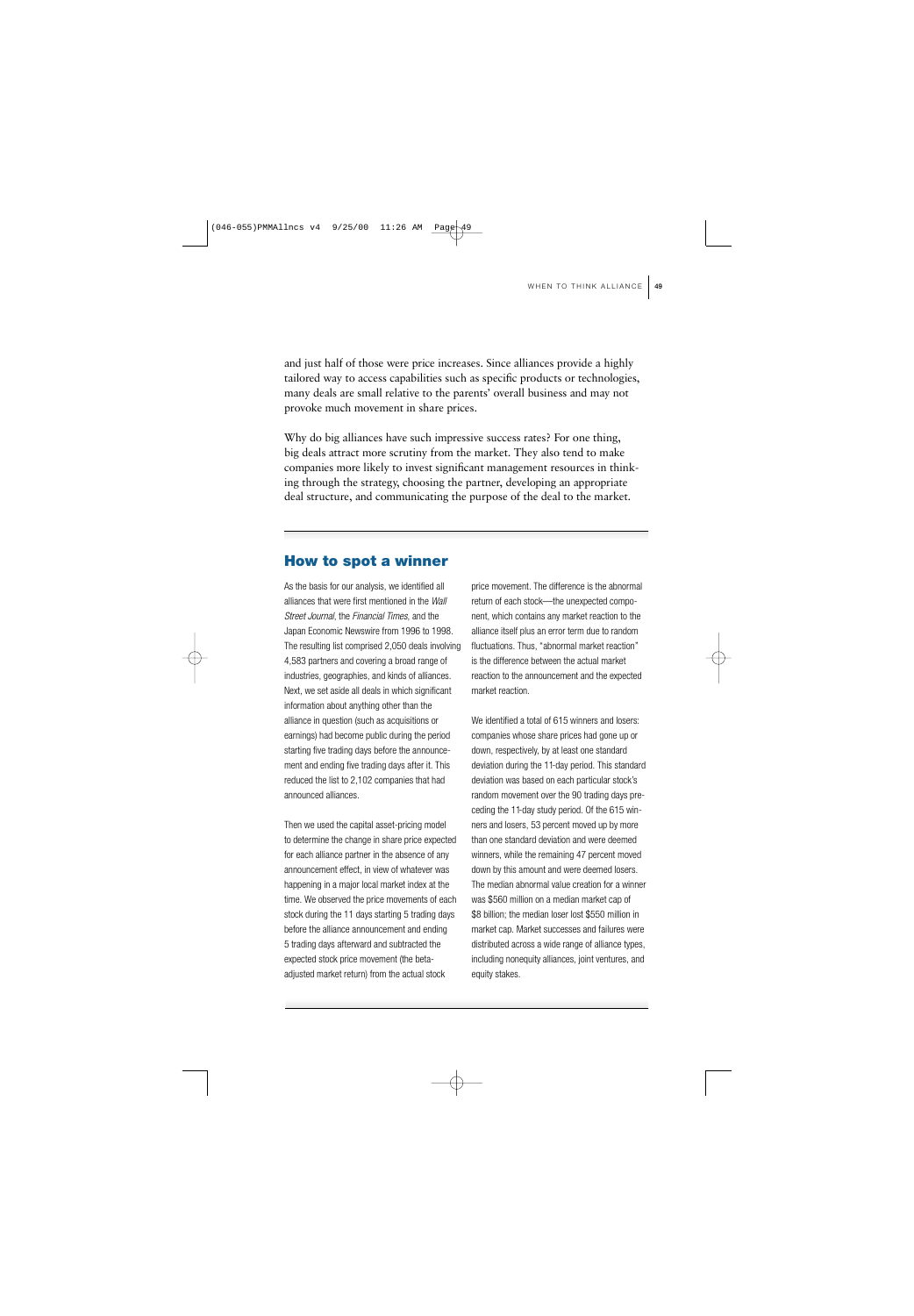And managers involved in big alliances tend to follow the lessons identified in this article more often than do managers involved in small ones.

The effects of alliance announcements appear to be a good indicator of longer-term success. Our sample included 25 companies involved in alliances that were extensively covered by reporters and analysts roughly one year later. Analysts and reporters felt that 16 of the partners had fulfilled their strategic and financial objectives in the alliances they had entered; of these, 14 were rewarded with share price increases of more than one standard deviation after the alliance was announced. Commentators regarded the alliances of 9 companies as long-term failures, and 8 of these 9 alliance announcements were associated with a significant decline in share price.

Since the market does respond to alliances and is often right about which of them will create value in the long run, it makes sense to understand how the market arrives at its response. Specifically, when does the market reward alliances over M&A structures? Our evidence suggests that investors and



analysts favor alliances for reducing risk and building businesses in turbulent environments as well as for uniting multiple partners. The market also views alliances more favorably when they are simple.

#### **Alliances for change**

In fast-moving, highly uncertain industries, the market tends to prefer alliances to M&A (Exhibit 1). It rewarded alliances much more richly in electronics, media, and software, for example: nearly threefourths of the media and entertainment alliance announcements were

winners (that is, they raised the announcing company's stock price by more than one standard deviation), compared with just 53 percent of the acquiring companies in M&A transactions. (In this article, when we discuss returns to M&A deals, we are always talking about returns to the acquirer. The vast majority of alliances are either win-win or lose-lose. By contrast, in many acquisitions the seller gains, while the acquirer often overpays and thus loses share value.)

As technology rapidly transforms the way media companies can reach an increasingly global audience, alliances allow them to leverage their content,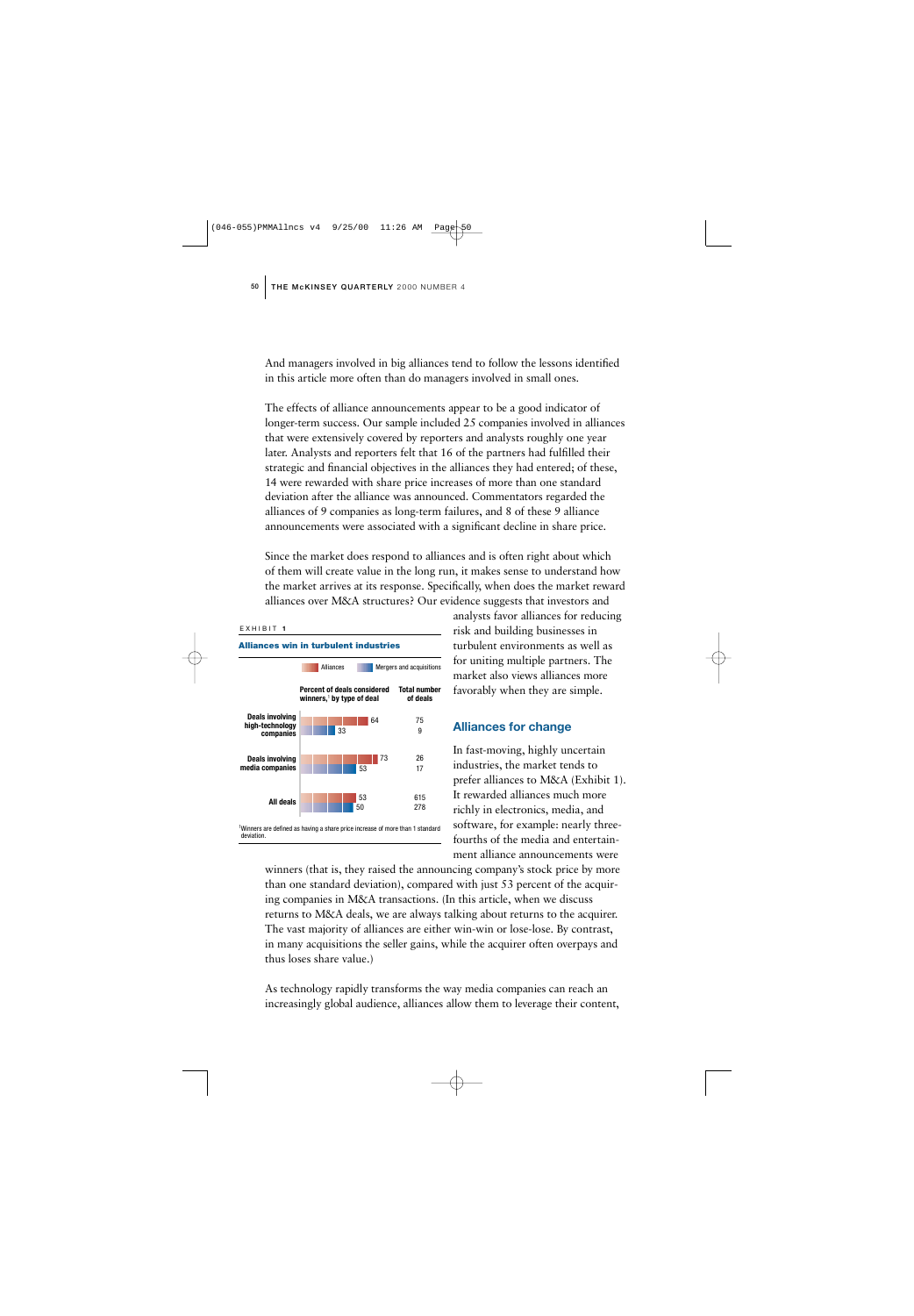enter new geographies, and place several bets rapidly. Why pay an acquisition premium and endure the rigors of postmerger integration when you can get most of the upside by using alliances to leverage intangibles such as content, cartoon characters, and customer relationships? In June 1998, for instance, the US television network NBC announced that it would enter the Internet age through a joint venture with CNET Networks (an Internet media company) to operate the Snap.com portal. Analysts expressed approval, and investors pushed up the stock price of the parent company, General Electric, by more than 4 percent.

Of our sample's 75 electronics and software companies that made significant alliance announcements, 64 percent were winners, compared with just 33 percent of acquirers involved in M&A transactions in this industry sector. When Displaytech and Hewlett-Packard, for instance, announced an alliance to develop and manufacture display systems for consumer electronics products, HP's stock climbed by nearly 6 percent and Displaytech's by more than 17 percent, creating close to \$4 billion in value. Likewise, Sony had an abnormal return of 15 percent on a market cap of \$33 billion when it announced that it had taken a 5 percent stake in Next Level Communications, a maker of advanced digital-TV set-top devices. (For an example of how critical alliances have become in technology-intensive businesses, *see* sidebar "AOL: Alliances on-line?"on the next page.)

### **Alliances for growth**

Most of the value created in the US economy in the past decade stemmed from building new businesses rather than squeezing benefits from incumbency in core ones. Alliances for growth can involve new capabilities, new channels, and new geographies.

#### New capabilities

Building new businesses means assembling a host of new capabilities: products, customer relationships, technologies, and so on. Few organizations, especially those launching e-businesses, can develop these capabilities internally with sufficient speed. Alliances give companies a way to leverage their existing skills while they quickly and flexibly access the capabilities of others. In addition, alliances often involve less capital commitment and risk than do acquisitions—a big advantage in areas in which a company's management capabilities are unproved.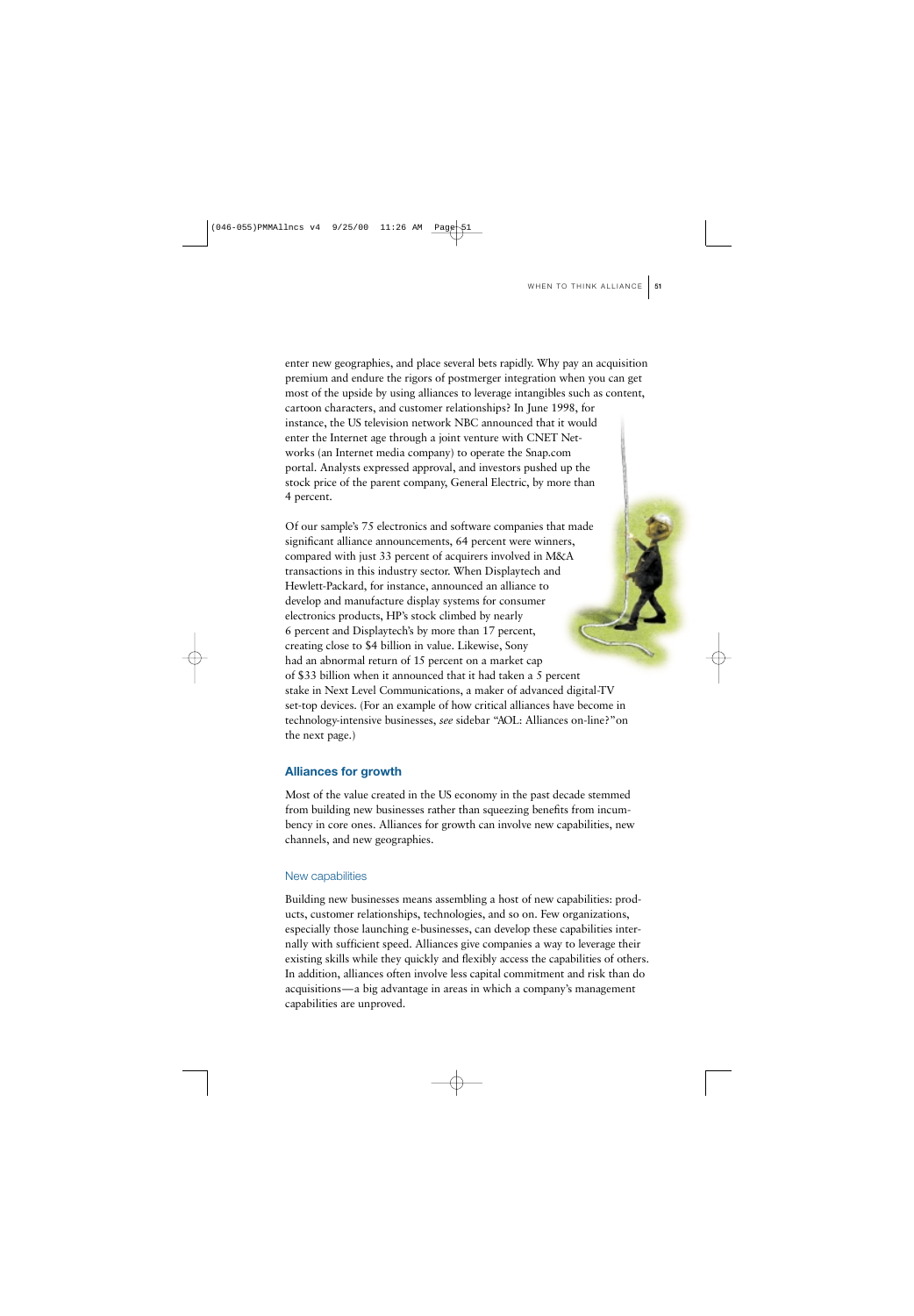As a result, alliances are generally a preferred vehicle for building a new business.<sup>2</sup> Of the 236 companies that used alliances to do so, 54 percent were rated successes by the market, compared with only 40 percent for acquirers in comparable M&A transactions (Exhibit 2).

The market's reaction makes sense. When both partners in an alliance are creating a new business, the alliance permits them to share the risk. Nippon Television, Time Warner, and Toshiba, for example, joined forces in a joint venture to pro-

duce and distribute digital-TV software on a global basis. The joint-venture announcement was well received by the market.

# **AOL: Alliances on-line?**

To see how important alliances have become in technology-driven industries and how profoundly alliances can contribute to a company's market value, you need only look at America Online. After fewer than 15 years of existence, AOL has a market value of well over \$100 billion (\$121.5 billion on August 1, 2000). This startling record of success is attributable, in large part, to AOL's web of alliances and partnerships, which have helped it become the world's largest provider of on-line services.

Through a portfolio of partners, AOL gains access to products, content, technology, and global customers—assets that create a network of increasing returns and help explain the company's prodigious market cap. Each new alliance for content makes AOL more attractive to subscribers, and this in turn attracts more advertisers and content partners.

AOL's deals have often moved its share price, and many of those deals included in our sample

met our definition of winners. In 1997, for example, AOL formed an innovative alliance with Tel-Save to market long-distance service to AOL's customers. The alliance was received positively by the market.

Likewise, in October 1997, long before AOL acquired Netscape Communications, the two companies announced an alliance to launch a co-branded instant-messaging service. The service notifies users when other registered Instant Messenger users are also on-line. The price of AOL stock jumped by more than 9 percent when this technology-related alliance was announced.

AOL has expanded into both Latin America and Europe through joint ventures. In Latin America, the company entered into a partnership with the Cisneros Group, a winning deal in our analysis. In Europe, a joint venture with Bertelsmann also created significant abnormal value when it was announced.

<sup>2</sup>A change in the three-digit Standard Industrial Classification (SIC) code and McKinsey analysis of company activities determined whether we classified a business as "the same" or "new."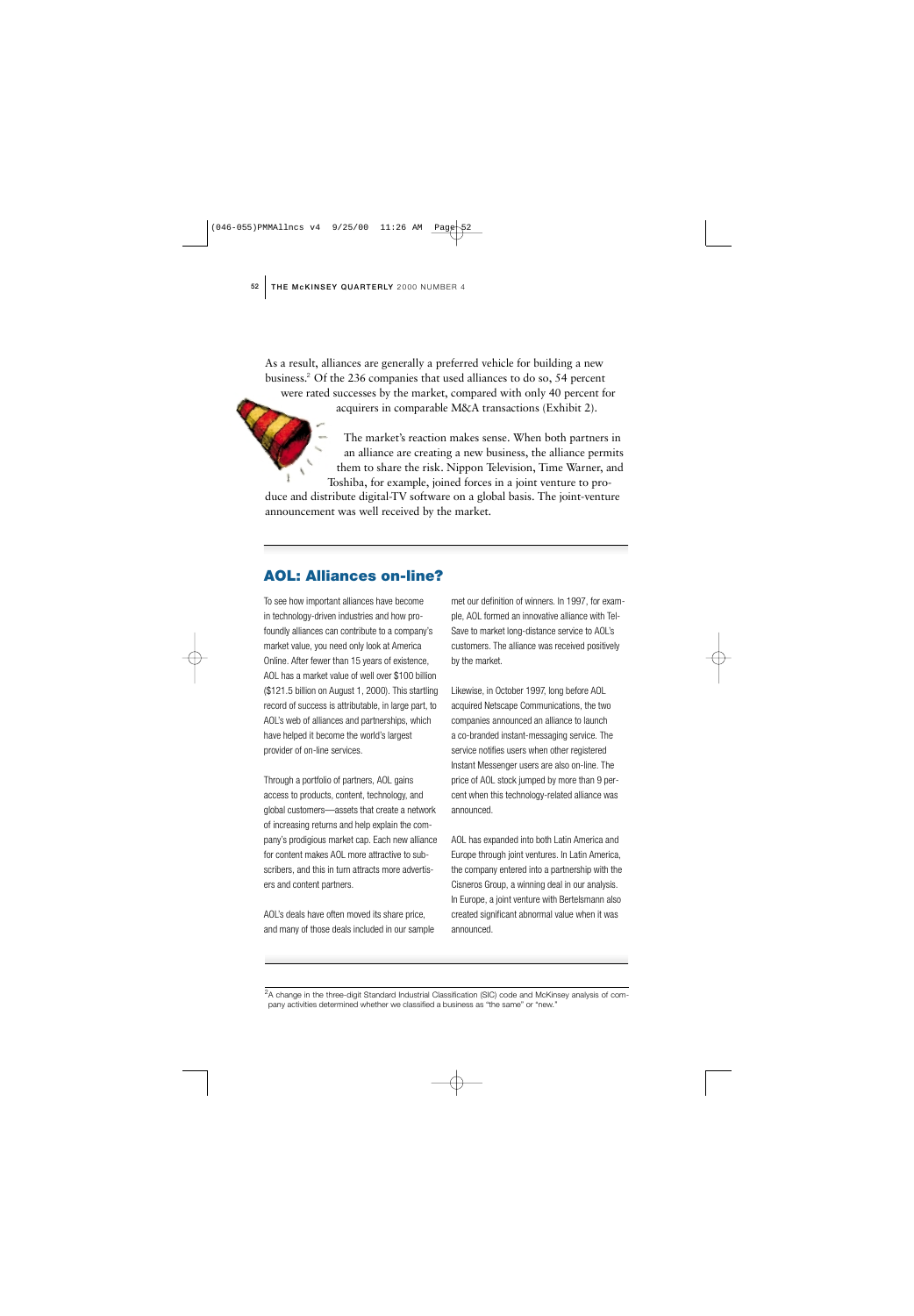#### New channels

Alliances should also be the vehicle of choice for companies seeking to expand sales through new distribution channels. Of the 54 sampled companies that allied in hopes of expanding in this way, 60 percent were deemed successful by the market. When the British bank Abbey National, for instance, teamed up with the grocer Safeway to offer Safeway shoppers in-store financial services, investors responded positively, creating nearly \$660 million in value for Abbey National shareholders, or abnormal returns

of 4.2 percent. Especially in mature businesses, customer acquisition costs can be much lower for alliances than for go-it-alone strategies.

#### New geographies

Previous work shows that many companies have used alliances successfully to enter new geographies.<sup>3</sup> Corning, for instance, has used alliances very effectively to enter new geographic markets and achieve a range of other objectives. When the company teamed up with Asahi Glass and Samsung in December 1996 to build a Mexican factory that







manufactures glass funnels and panels for color-TV tubes, the announcement was accompanied by a significant share price increase for Corning, which owns 40 percent of the venture.

#### **Networks and consortia**

Although lessons about alliances often use marriage as an analogy, the metaphor is flawed: companies are not people, and an alliance that comes to an end is no tragedy. Equally important, companies may benefit from forming multiple or multipartner alliances to meet various needs—not necessarily to the disadvantage of any of the parties.

In particular, multipartner alliances can give their participants targeted access to specific assets of the partners. By contrast, M&A can be highly impractical when three or more partners wish to combine some of their assets; if a two-way merger is costly and disruptive, a three-way merger

3 *See* Ashwin Adarkar, Asif Adil, David Ernst, and Paresh Vaish, "Emerging market alliances: Must they be win-lose?" The McKinsey Quarterly, 1997 Number 4, pp. 120–37.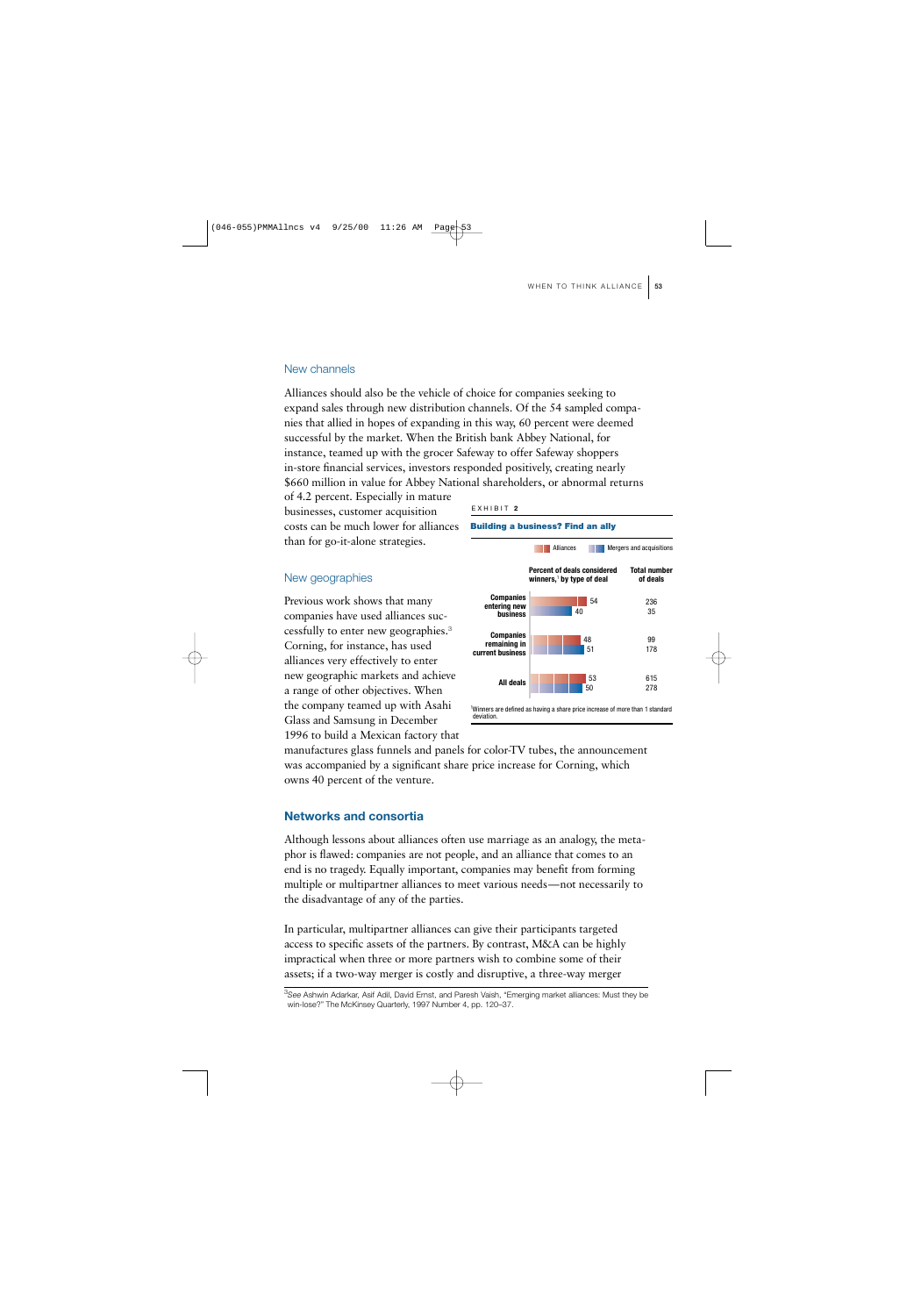is more so. And even if the expected benefits of the merger or acquisition are very large, they may pale in comparison with the transaction costs of the deal itself.

Multipartner alliances are particularly attractive for setting standards. The small UK-based software company Psion, for instance, developed an operat-

Many successful business builders use alliances to put themselves at the center of networks that let them leverage **intangible capital**

ing system for mobile handheld devices. Psion needed to have its system adopted by industry leaders many times its size. They knew that a standard operating system would stimulate the market for their hardware. So in June 1998, Psion joined forces with Ericsson, Motorola, and

Nokia to create Symbian, a joint venture to support the adoption of Psion's operating system—to the benefit of all parties. The announcement of the joint venture created a combined abnormal return of \$10 billion.

Many of the most successful business builders also use alliances to position themselves at the center of a network in which they can leverage intangible capital without owning many expensive assets. Nokia's market capitalization, for example, has grown by \$253 billion over the past five years. The company has leveraged a broad range of alliances to access manufacturing capacity, to conduct joint R&D, and to make products available to large numbers of customers rapidly. Nokia has joint ventures with Capitel Group in China and Gradiente in Brazil, participates in technology alliances such as Bluetooth and Symbian, and reaches customers through strategic supply arrangements with AT&T, NTT DoCoMo, and Sprint. The announcement of these alliances generally produced a favorable market reception; the Symbian joint venture created nearly \$6 billion in abnormal value for Nokia alone.

#### **Simpler is better**

Although most of the results of our alliance study addressed situations in which alliances might be preferred to M&A, the study also yielded an interesting bit of wisdom about the types of alliances most favored by the market. After all, a manager's work doesn't end with the decision to "do an alliance"; it is also necessary to choose among a variety of structures.

The details of how to structure an alliance are, of course, case specific. Nonetheless, in general the market does seem to prefer simpler and more flexible deal structures. Looking at the alliance announcements that we could classify as winners or losers (that is, ones that were associated with an expected change in the share price greater than one standard deviation),